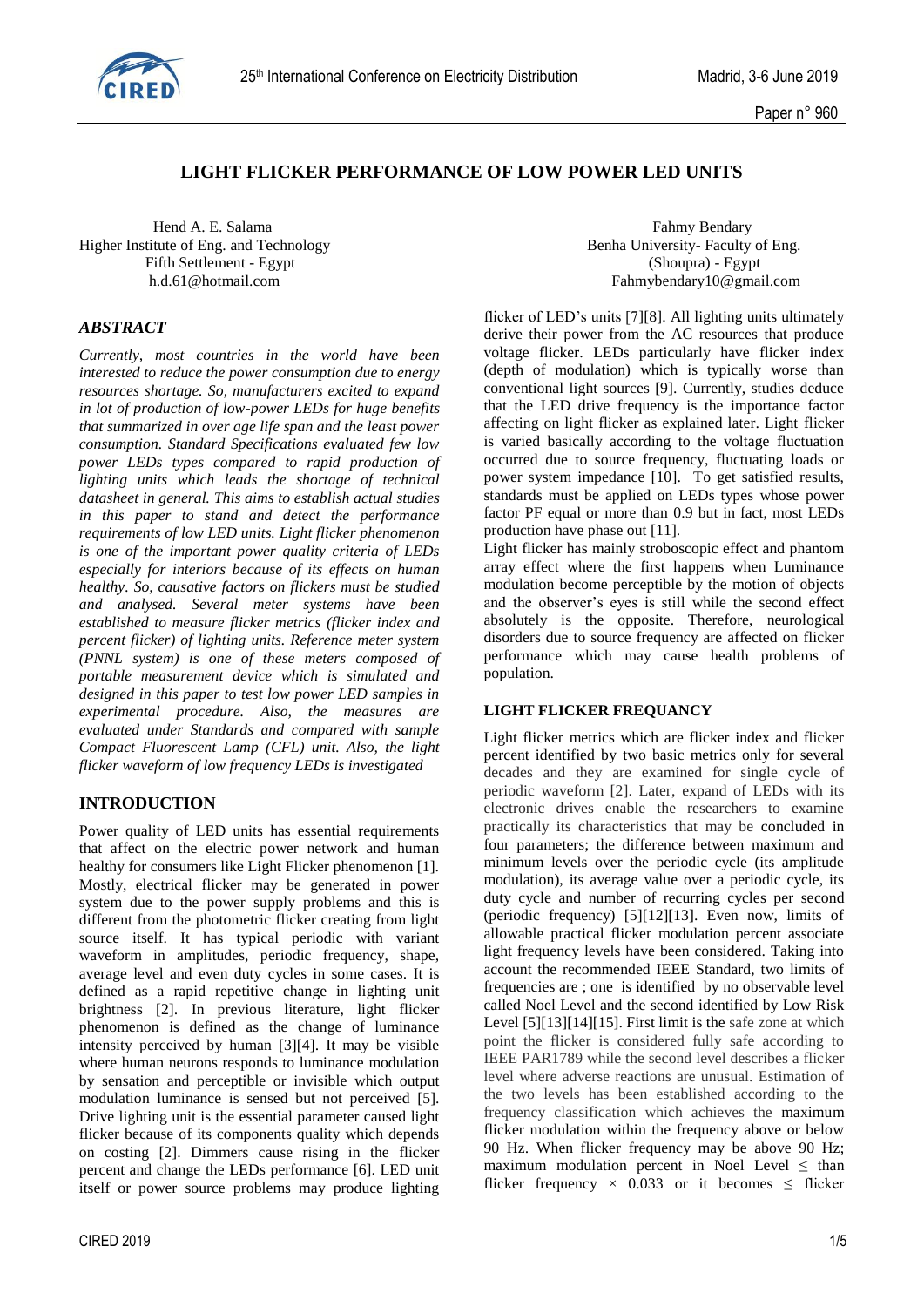

frequency  $\times$  0.08 in Low Risk Level. When flicker frequency is below 90 Hz, maximum modulation percent in Noel Level must be less or equal than flicker frequency  $\times$  0.01 or it becomes less or equal than flicker frequency  $\times$  0.025 in Low Risk Level. Maximum flicker modulation is assessed upon the lighting unit itself through permitted frequency levels as explained and indicated in App. 1[16].

#### **LIGHT FLICKER MEASUREMENT METHODS**

Several measurement methods are available through several programs or light flicker devices with software programs where each one has specified circuit like; Admesy Asteria SC-ASTR-01 High Speed Luminance Photometer device, Gigahertz-Optik BTS256-EF BiTec Sensor Light meter device, EVERFINE LFA-2000 Light Flicker Analyzer device and PNNL (Pacific Northwest National Laboratory) Photoelectric Characterization System (reference meter) [9]. The last measurement system has several techniques; one of them is practically applied in this paper where light portable device is designed composed of capacitance of 22 µF, TSL257 IC Instek, GDS-1022 oscilloscope [10]. TSL257 IC has high sensitive of the luminance output from lighting unit transferred the signal to oscilloscope plotting the analog light signal and so, the two basic metrics of light flicker can be detected and estimated. It is examined by several samples of low power LED units.



Fig. 1 Light portable measurement device

#### **LIGHT FLICKER ESTIMATION**

All mentioned methods have been activated to estimate the two basic light flicker metrics. Another definitions of them that summarized: the first is a relative measure of the cyclic variation in light source output while the second has a reliable relative measure of the cyclic variation of various sources outputs at a given power frequency.

In general, they are calculated according to the differences in waveform shape as shown in Fig. 2 and equations; (1) and (2). This is applied in accordance with basic frequency or amplitude and it is not sensitive for sudden variation in voltage or current. The two basic metrics are the most common employing for quantified light flicker. Percent flicker is known peak to peak contrast and it has the ability to use in scale range from zero to 100 percent. The second, flicker index rating range from zero to unity and it is not used very frequently [2] [6] [7] [8].



Fig.2 Flicker Index and Percent Flicker Identify (IES Lighting Hand book, 1984)

$$
Flicker Index = \frac{Area}{Area 1 + Area 2}
$$
 (1)

$$
Percent \, Flicker = 100\% \, \frac{A-B}{A+B} \tag{2}
$$

According to the actual measurement parameters gained from experimental procedure, percentage of light flicker of selected samples is estimated as follows: If light flicker waveform is sin wave, then,

Percent Flicker = 
$$
\frac{peak\ to\ peak\ value}{2 \times average\ value}
$$

\nOr, if light flicker waveform is not sine wave, then,

\n $(3)$ 

Percent Flicker =  $100 \times \frac{max value - min value}{max probability$ max.value+min.value (4)

### **TYPES OF TESTED UNITS**

The selected samples are identified in table 1 including the measured power factor (PF) which is poor for the some and total harmonic distortion (THD) is high for the others [1]. The selected tested types are seven types; LEDs types from type 1 to type 5 are bulbs and they have various power ratings, type 6 is spot 6 W, and type 7 is CFL sample unit selected for comparison. Two unit types 1, 2 and type 3, types 4 are identical in specifications but type 2 and type 4 have operated time up to 1000 Hrs. as shown in Table 1. Measured consumed power of identical tested units is different like for unit 4 (new) and unit 5 (operated time up to 1000 Hr.).

Table 1 Selected tested types to measure light flicker

|                                                              |                             | J L                                       |                               | o                        |                |
|--------------------------------------------------------------|-----------------------------|-------------------------------------------|-------------------------------|--------------------------|----------------|
| Number<br>& performance                                      | Light color                 | Code<br>Lumen<br><b>Number</b><br>(Model) |                               | Measured<br>THD %        | Measured<br>PF |
| Type(1)<br>Bulb 4.7 W, New                                   | 3000 K<br>Yellow            | 400                                       | E14<br>Guarrantee<br>20160607 | 79-80.5<br>$I = .38mA$   | 0.46           |
| Type $(2)$<br>Bulb 4.7 W, up to<br>1000 Hrs                  | 3000 K<br>Yellow            | 400                                       | E14<br>Guarrantee<br>20160607 | 78.5-81.2<br>$I = .37mA$ | $0.45 - 0.47$  |
| Type $(3)$<br>Candle, bulb 6 W,<br>transparent cover,<br>New | 4000.K<br>Day light         | E14<br>480                                |                               | 14.1                     | 0.75           |
| Type $(4)$<br>Bulb, Milky 8.6 W<br><b>New</b>                | 6500 K<br>White             | 880                                       | E <sub>27</sub> -865779       | 79.5-80.5<br>$I = .73mA$ | 0.5            |
| Type $(5)$<br>Bulb, Milky 8.6 W,<br>up to 1000 Hrs           | 6500 K<br>White             | 880                                       | E27-865779                    | $16 - 18$<br>$I = .39$   | 0.88           |
| Type $(6)$<br>Spot, 6W, New                                  | 3600 K<br>Day light         | 224                                       | <b>MIR16 6W</b>               | 83                       | 0.52           |
| Type (7)<br>CFL 12 W, New                                    | 6500 K<br>Cool day<br>light | 741                                       | TORANDO1<br>2W                | 78                       | 0.47           |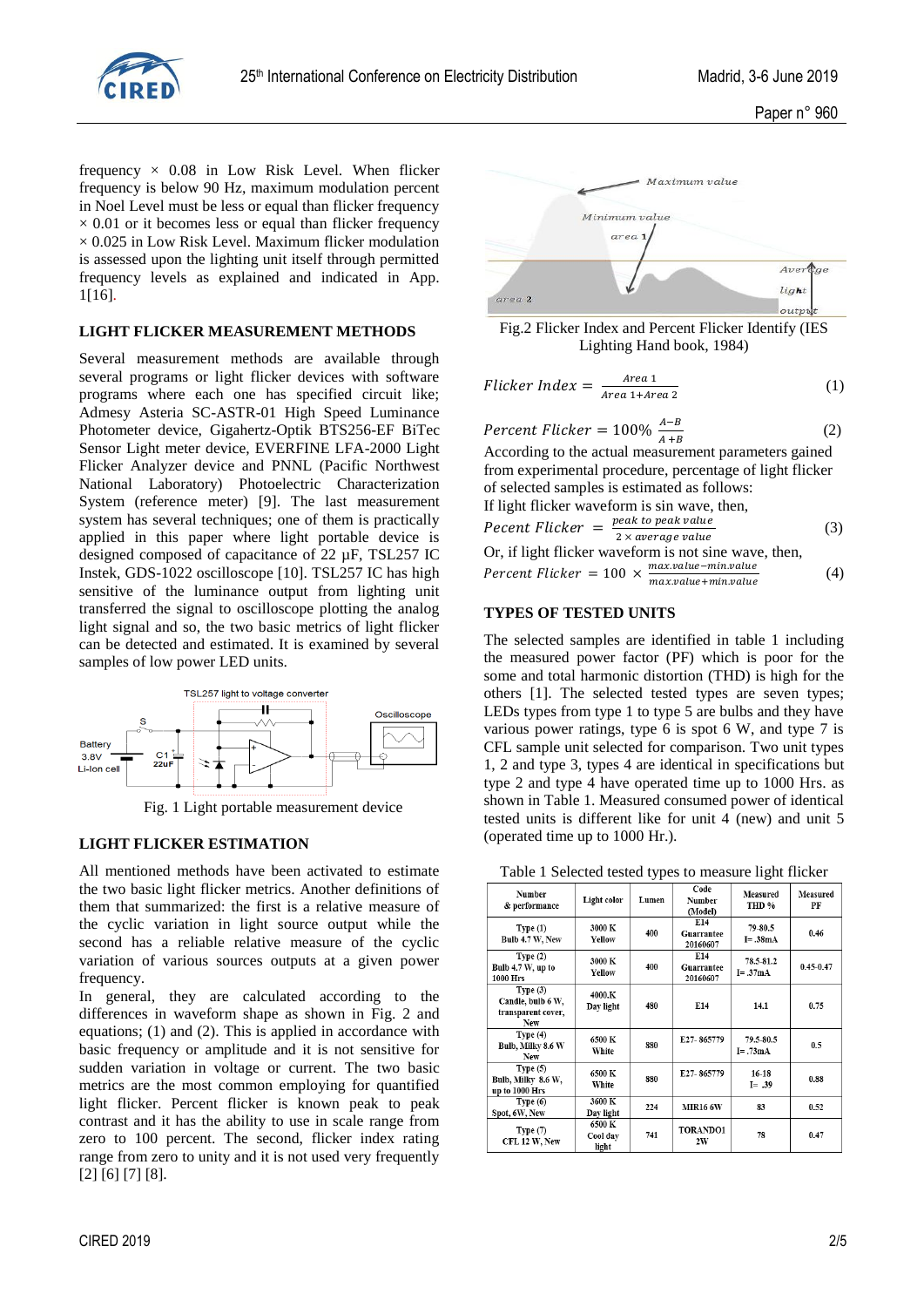

#### **PROCEDURES SETUP**

Testing circuit is connected as indicated in Fig. 3 (a) and circuit of light flicker portable measurement device is designed as shown in Fig. 3(b). Light flicker waveform of tested types from type 1 to type 5 is recorded when light flicker waveform time reference is 10 millisecond except light flicker waveform of type 6 and type 7 which have 50 µ second and 25 µ second respectively. Measured parameters from oscilloscope; average voltage  $(V_{av})$ , maximum voltage ( $V_{max}$ ), and minimum voltage ( $V_{min}$ ) are recorded in Table 2. Also, flicker percent is estimated and recorded in this table according to equation 4. Flicker light waveform of tested units is shown in Fig. 4.



(a) Light portable measurement device components



(b) Testing circuit Fig. 3 Light flicker testing circuit

The two limits of safe level and risk level according to IEEE Standard are evaluated as shown in Table 2.

| Table 2 Measured Percent Flicker for tested unit types |  |  |  |
|--------------------------------------------------------|--|--|--|
|                                                        |  |  |  |

| Unit<br>Type   | $V_{av}$<br>(mV) | $\rm{V_{max}}$<br>ത | $V_{min}(V)$<br>Negative | Flicker<br>$\frac{0}{2}$ | Average<br>Frequency | <b>IEEE</b> Standard<br>Application<br>Risk<br>Safe |      |
|----------------|------------------|---------------------|--------------------------|--------------------------|----------------------|-----------------------------------------------------|------|
|                | Negative         |                     |                          |                          |                      | mode                                                | mode |
| (1)            | 35.              | 1.44                | 1.31                     | 4.73                     | 50 Hz                | 0.5                                                 | 1.25 |
| $^{(2)}$       | 33               | 1.19                | 1.42                     | 8.81                     | 50 Hz                | 0.5                                                 | 1.25 |
| (3)            | 44               | 1.12                | 1.22                     | 4.27                     | 50 Hz                | 0.5                                                 | 1.25 |
| (4)            | 33               | 1.39                | 1.35                     | 1.46                     | 50 Hz                | 0.5                                                 | 1.25 |
| $\overline{5}$ | 31               | 1.29                | 1.45                     | 5.84                     | 50 Hz                | 0.5                                                 | 1.25 |
| (6)            | 850              | 1.06                | 1.45                     | 15.53                    | 2.4 KHz              | N/A                                                 | N/A  |
|                | $+375$           | 3.15                | 3.72                     | 8.3                      | 18 KHz               | N/A                                                 | N/A  |

#### **RESULTS ANALYSIS**

Light flicker waveforms of tested types from type 1 to type 5 are nearly identical in shape at a measured time reference is 10 ms. Type 6 and type 7 have various light flicker waveforms where their frequency are higher as indicated in Table 2.

- The main contribution of the experiment is the new tested type 1 or type 4 that have higher flicker percent if compared with their identical types 2 and 5 respectively, which have operating time up to 10000 Hrs. Then, with

increasing the operating time of low power LEDs, light flicker percent aims to increase.

- IEEE Standard limits of flicker modulation frequency ratings of tested types are evaluated in the seventh and eighth columns of Table 2. Tested types from type 1 to type 5 that have frequencies  $\leq 90$  Hz would be classified up to risk mode value.

- Based on IEEE Standards simplest form concludes that the maximum allowable flicker is 10 % if frequency flicker at 120 Hz (double of 60 Hz) and the maximum allowable flicker is 100 % when frequency is 1250 Hz. Evaluating this fact, all tested types have allowable flicker percent [5].

- CFL tested type has light flicker percent in moderate level as compared to LEDs tested types.

- In spite of light flicker waveform is generated due to ripple current waveform, the measured light flicker percent of tested types are independent of their measured THD percent .



Fig. 4 Light flicker waveform of tested types (from type 1 to type 7 respectively) measured by light flicker portable device and recorded by oscilloscope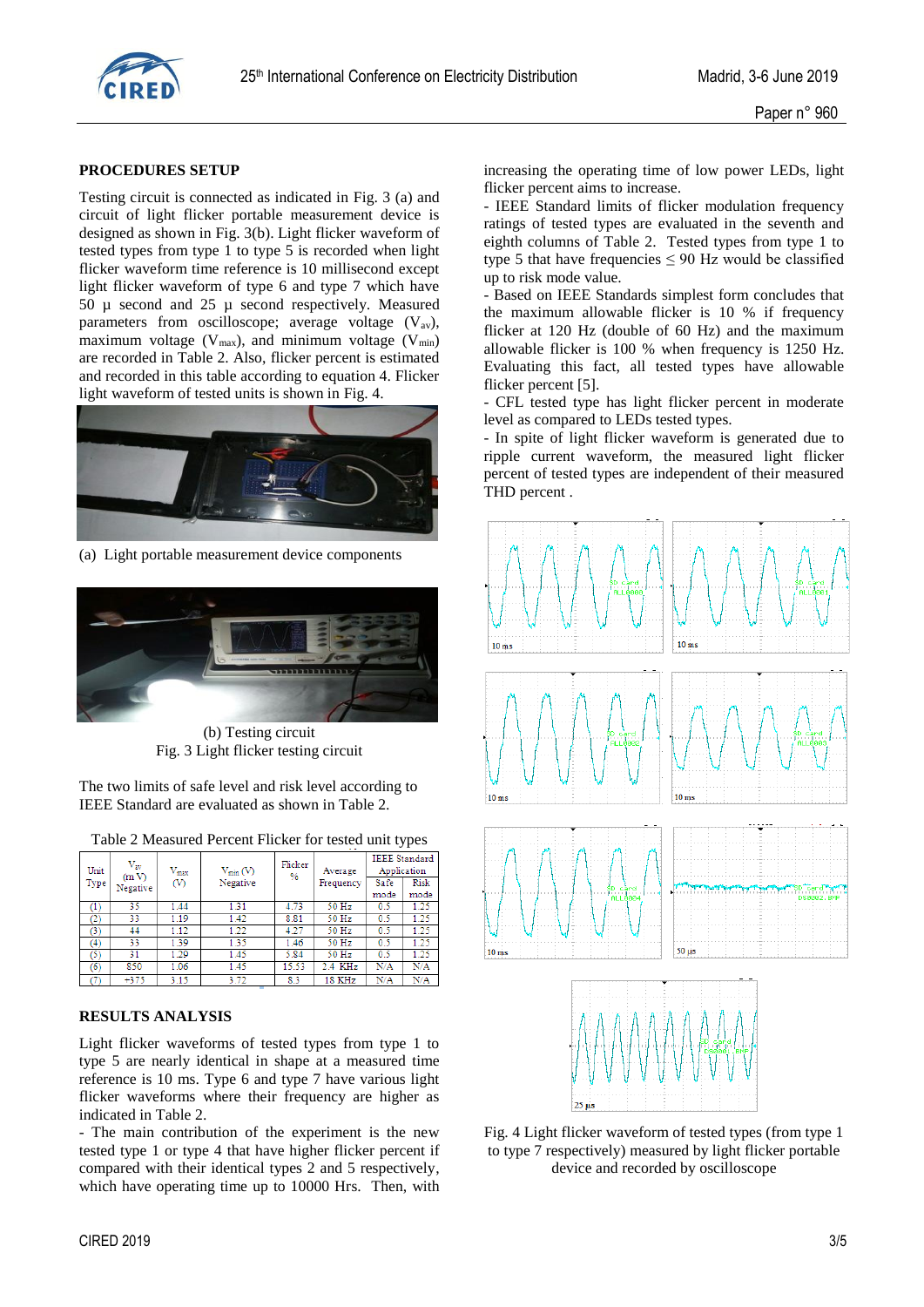

#### **INVESTIGATION OF LOW FREQUANCY LIGHT FLICKER LEDS ESTIMATION**

Light flicker periodic time signal is analyzed individually into Fourier series components in a period equal T where signal frequency (f) =  $1/T$ . Then,

 $\omega = 2\pi f$ 

The signal may be represented by Fourier Series Equation as [17]:

 $x(t) = X_{avg} + \sum_{m=1}^{\infty} C_m \cos(m \omega t + \varphi_m)$  (5) Where

 $X_{avg}$  = the average value of x (t).

 $C_m$  = the amplitude of Fourier and corresponding to angular frequency  $m \omega t$ .

 $\varphi_m$  = the angular phase shift of the frequency signal. Based on low frequency of light flicker, the signal  $x(t)$ can be approximated by n- term truncation,  $X_{trunc}(t)$ . This is truncated Fourier series that is composed of terms within frequency range:  $0 < n$  (integer no.)  $\times$  f  $<$  t<sub>hreshold</sub>, where threshold depends on type application. Then, if terms below increase,  $X_{trunc}(t)$  improves.

Therefore, the two basic metrics for low harmonic frequency only can be identified through Truncated Fourier Series representation of  $x(t)$  by  $X_{trunc}(t)$ .  $X_{trunc}(t) = X_{avg} + C_1 \cos(\omega t + \varphi_1) + C_2 \cos(2\omega t +$ 

$$
\varphi_2
$$
 + ... +  $C_n \cos(n\omega t + \varphi_n)$  (6)  
Signal  $X_{trunc}(t)$  is only composed of low frequency

harmonic index range,

Let  $f(t) = [Max. trunc X(t) - Xavg. (0)],$  then: Low Frequency Flicker Index, (*LFFI)*  $t+T$ 

$$
LFFI = \frac{\int_{t}^{t+T} f(\lambda)d\lambda}{\int_{t}^{t+T} X trunk(\lambda)d\lambda}
$$
 (7)

Low Frequency Percent Flicker, (*LFPF*)

$$
LFPF = \frac{Max.[\,X_{trunc(t)}] - Min.[\,X_{trunc(t)}]}{Max.[\,X_{trunc(t)}] + Min.[\,X_{trunc(t)}]}\times 100\tag{8}
$$

To simplify the above equations (7) and (8):

*LFFI* can be estimated independent on phase shift  $\varphi$ <sup>*I*</sup>, assuming zero, according to the first signal harmonic and then, there is one term is estimated, *C1* with notice the symmetry of cosine functions:

$$
LFFI = \frac{\int_0^{T/4} C_1 cos \omega(t) dt + \int_{T/2}^{3T/4} C_1 cos \omega(t) dt}{T \times X_{avg} + \int_0^T C_1 cos \omega(t) dt}
$$

and it becomes directly as:

Low Frequency Flicker Index, 
$$
(LFFI)
$$
 =

$$
LFFI = \left[\frac{c_1}{X_{avg}}\right] \tag{9}
$$

Also, *LFPF* can be simplified where  $Max. [X_{trunc(t)}]$ and *Min*. [ $X_{trunc(t)}$ ] are equal to  $X_{avg}$  +  $C_1$  and  $X_{avg}$  -  $C_1$ respectively.

Then, it becomes:

Low Frequency Percent Flicker *=*

$$
LFPF = \left|\frac{c_1}{x_{avg}}\right| \times 100
$$
  
(10)

Then, equations (9) and (10) are examined for the tested units as follows:

The tested types units from type 1 to type 5 have been examined by Fourier Series Application except types 6 and 7 which have frequency up to 2 kHz.

LFFI estimated from equation (9) that is available for low frequency LEDs only. The readings are matching with measures readings of Percent *LFPF* as indicated in Table 3.

- *LFPF* can be estimated for tested units according to equation (8) which is similar to light flicker percent estimation in equation (4) where approximated equation (10) is not satisfied for tested LED units.

- For the identical tested units; type 1 and type 2 or type 4 and type 5, *LFFI* and *LFPF* percent increases with the operating time of the unit.

| Table 3. Flicker Index and Flicker Percent estimated by |  |
|---------------------------------------------------------|--|
| Fourier series for one signal                           |  |

| Unit Type    | Type(1) | Type(2) | Type(3) | Type <sub>4</sub> | Type(5) |
|--------------|---------|---------|---------|-------------------|---------|
| HH)          | .44     |         |         |                   |         |
| <b>FPF %</b> |         | 8.81    | 7.4     | .46               | .84     |

#### **CONCLUSIONS**

From the experimental procedure with the previous practical issues for the actual LEDs production with standards evaluation, low power LEDs units have low Flicker Percent and low Flicker Index. Due to nonuniform specifications for identical low power LEDs and its drives, this may lead variable performance of light flicker waveforms and different light Flicker Percent. Manufactures must uniform the specifications of LEDs drives designs with good quality since it has the essential effects of light flicker percent. Due to higher frequencies of CFLs unit, moderate light flicker percent are recorded. Light Flicker Percent for tested LEDs units which having operating time up to 10000Hrs is higher than the identical one having no operating time. This may return to LED junction material quality or LED drive components. New production of low power LEDs must be matching to standard specifications. Light flicker for low power LEDs is not related with THD percent for them. Light flicker estimation by algorithms must have more studies especially for low power LEDs units. Residential LEDs units' data sheet must include the necessary knowledge for fixture methods satisfied for consumers to reduce the problems affecting on the LEDs performance on the long run.

#### **REFERENCES**

- [1] H. A. E. Salama, A. E. M. S. Ahmed, E.A. Mohamed, 2017, "Technical characteristics of low power LED units", Nineteenth International Middle East Power Systems Conference (MEPCON), Egypt.
- [2] A. Bierman, June, 2016, "Measuring and assessing light source flicker", Lighting Research Center, Energy Star Lighting Webinar Series.
- [3] L. Frater, 2015, "Light flicker and harmonic